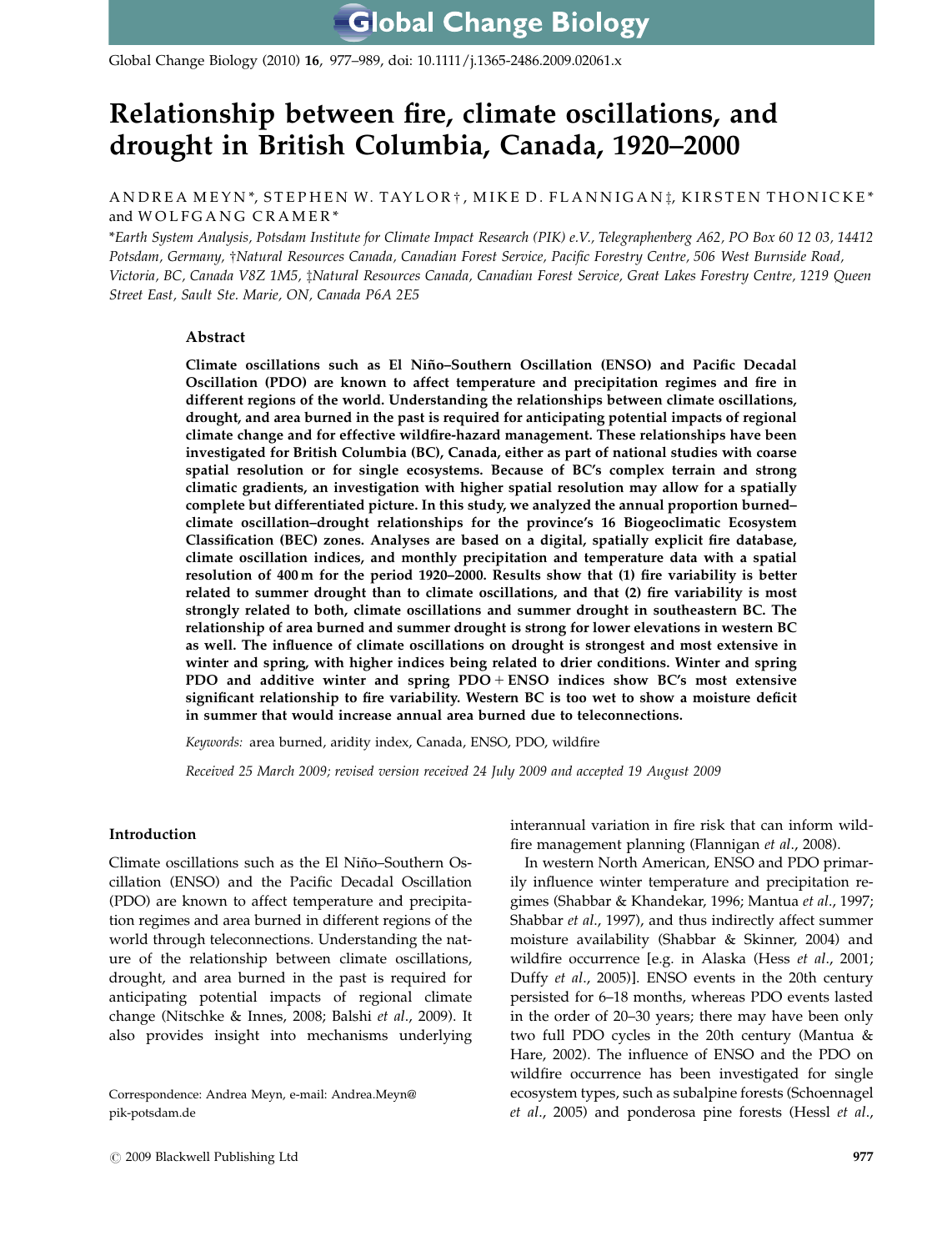2004), using dendrochronological data. Dendrochronological data may extend over hundreds of years, although such data are usually only available from a limited number of point locations in a region. Other studies have used aggregated fire statistics for large administrative regions, such as countries (e.g. Canada: Skinner et al., 1999), states (e.g. Alaska: Hess et al., 2001), national forests (Gedalof et al., 2005), or ecological regions (Skinner et al., 2006), covering periods within the 20th century.

For British Columbia (BC), Canada, relationships between climate oscillations and area burned have been investigated only as part of nationwide studies (Fauria & Johnson, 2006; Skinner et al., 2006), with data sets beginning in 1950. Because of this, spatial resolution is very low  $(2^{\circ}$  for Fauria & Johnson, 2006, and 250-km grids for Skinner et al., 2006), and the time scale includes only one PDO cycle. Previous studies faced the problem that, in some cases, in complex terrain regions such as BC is, low spatial resolution can complicate the analysis of climate–fire relationships (Flannigan et al., 2005; Balshi et al., 2009). The effects of climate oscillations on surface weather in BC have been analyzed either as part of national- or continental-scale studies or for single ecosystems. Bonsal et al. (2001) found that both ENSO and PDO have significant influence on winter temperature variability in western Canada. Composite analyses showed that the effect of high (low) ENSO indices on winter temperature was stronger during constructive phases compared with high (low) ENSO indices occurring in nonconstructive phases (Bonsal et al., 2001). Constructive phases are those in which a negative (positive) Nino<sub>3</sub>-Index occurs during a negative (positive) PDO phase, whereas a nonconstructive phase is where a negative (positive)  $Nino<sub>3</sub>$  Index occurs during a positive (negative) PDO phase. The analyses also showed that the PDO alone had a weaker influence on winter temperature than the effect of constructive phases. Similarly, Schoennagel et al. (2005) found that, for subalpine forests in the Rocky Mountains, the phase combination of PDO and ENSO ( $Ni\tilde{no}_3$ ) influences the strength in the relationship between climate oscillations and fire occurrence.

In our study, we include the investigation of combined effects (additive interaction) of ENSO and PDO on drought and on the interannual variation in annual area burned. BC is divided into 16 regions following the Biogeoclimatic Ecosystem Classification system (BEC). The goals of this study are to show how the relationship between interannual variation in annual area burned and climate oscillations (ENSO, PDO and their combined effects) varies between zones, and to identify those BEC zones for which the relationships are strongest. The nature and strength of the influence of climate oscillations on seasonal drought and relationships between interannual variation in annual area burned and seasonal drought also are investigated for each individual BEC zone. This multiphase approach helps to determine whether the area burned–climate oscillation relationships are drought-induced. In contrast to previous studies, our study is based on fire and drought data with high spatial resolution for the entire province of BC for the period, 1920–2000.

# Materials and methods

#### Study area

The study area encompasses the province of BC, which is located in western Canada and falls between latitudes ca.  $48^{\circ}$ N and  $60^{\circ}$ N, with a total land area of about 950 000 km<sup>2</sup>. Except for the northeastern plains, the province is covered by the north–south-oriented Cordilleran mountain system of western North America. Climatic conditions in BC vary primarily with proximity to the Pacific Ocean, topography, and latitude. Although the Rocky Mountains restrict westward flow of cold continental arctic air masses from central Canada, the Coast Mountains represent a barrier for moisture-laden west winds. This setting results in a strong west–east gradient in precipitation and continentality, as well as in a marked rainshadow effect. Owing to this climatic and orographic variation, the study area covers a variety of ecosystems, extending from temperate rainforests on the Pacific coast to boreal forests in the northeast. The province is divided into 16 sub-regions, or zones, following the Biogeoclimatic Ecosystem Classification system (BEC, Table 1; Meidinger & Pojar, 1991). The BEC zones represent landscape types, each with broadly homogeneous natural vegetation and climate. We assume that climate oscillations have zonespecific effects on summer drought and interannual variation in area burned.

### BEC and landcover data

The newest vector geographic information system (GIS) layer of the Biogeoclimatic Subzone/Variant Mapping was used [\(ftp://ftp.for.gov.bc.ca/HRE/external/!pub](ftp://ftp.for.gov.bc.ca/HRE/external/!publish/becmaps/GISdata/CurrentVersion) [lish/becmaps/GISdata/CurrentVersion; January 2006\).](ftp://ftp.for.gov.bc.ca/HRE/external/!publish/becmaps/GISdata/CurrentVersion) [For detailed information on the biogeoclimatic ecosys](ftp://ftp.for.gov.bc.ca/HRE/external/!publish/becmaps/GISdata/CurrentVersion)[tem classification system, see http://www.for.gov.bc.](http://www.for.gov.bc.ca/HRE/becweb/system/index.html) [ca/HRE/becweb/system/index.html. We used land](http://www.for.gov.bc.ca/HRE/becweb/system/index.html) [cover data based on an intersection of the biogeocli](http://www.for.gov.bc.ca/HRE/becweb/system/index.html)[matic ecosystem classification with a provincial base](http://www.for.gov.bc.ca/HRE/becweb/system/index.html) [map that delineate the three land classes: land, fresh](http://www.for.gov.bc.ca/HRE/becweb/system/index.html)[water, and permanent ice or snow. Land \(including](http://www.for.gov.bc.ca/HRE/becweb/system/index.html)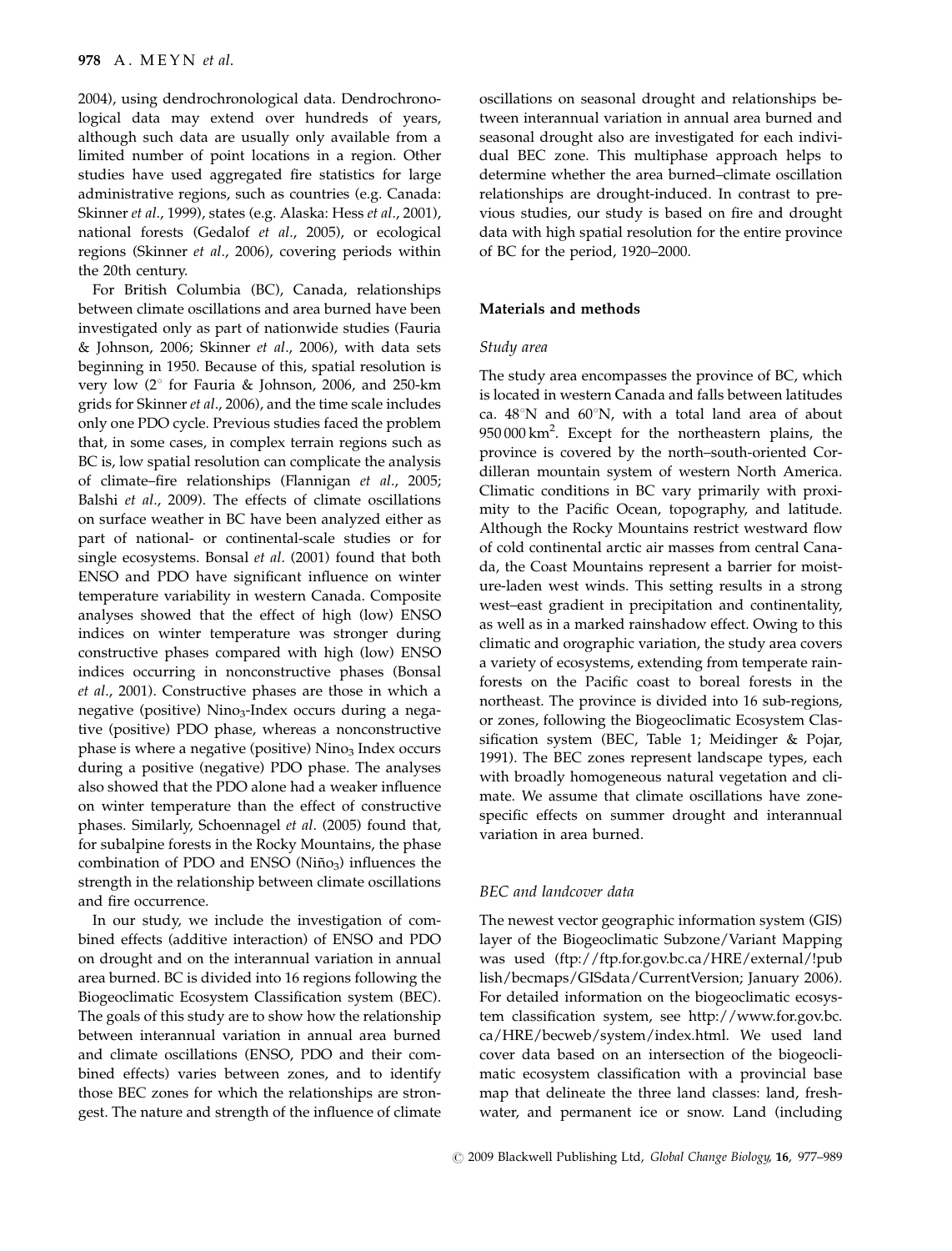| Biogeoclimatic zone |                                  | Percentage of              |                                                      |                                                                        |                                                         |  |  |
|---------------------|----------------------------------|----------------------------|------------------------------------------------------|------------------------------------------------------------------------|---------------------------------------------------------|--|--|
| Abbreviation        | Full name                        | Total size<br>in BC $(\%)$ | Percentage of<br>flammable land<br>per zone $(\%)^*$ | flammable area<br>burned by fires<br>$>$ 20 ha during<br>1920-2000 (%) | Mean summer<br>aridity index<br>1920-2000<br>(absolute) |  |  |
| BAFA                | Boreal Altai Fescue Alpine       | 7.9                        | 89.1                                                 | 0.9                                                                    | 0.9                                                     |  |  |
| BG                  | <b>Bunchgrass</b>                | 0.3                        | 90                                                   | 8.9                                                                    | 0.3                                                     |  |  |
| <b>BWBS</b>         | Boreal White and Black Spruce    | 16.5                       | 97.7                                                 | 20.8                                                                   | 0.6                                                     |  |  |
| <b>CDF</b>          | Coastal Douglas-fir              | 0.3                        | 98.4                                                 | 14.6                                                                   | 0.3                                                     |  |  |
| <b>CMA</b>          | Coastal Mountain-heather Alpine  | 4.6                        | 55.6                                                 | 0.5                                                                    | 1.4                                                     |  |  |
| <b>CWH</b>          | Coastal Western Hemlock          | 11.4                       | 96.7                                                 | 6.4                                                                    | 1.1                                                     |  |  |
| <b>ESSF</b>         | Engelmann Spruce–Subalpine Fir   | 18.0                       | 99                                                   | 8.6                                                                    | 0.8                                                     |  |  |
| ICH                 | Interior Cedar-Hemlock           | 5.8                        | 94.2                                                 | 23.5                                                                   | 0.7                                                     |  |  |
| IDF                 | Interior Douglas-fir             | 4.7                        | 96.8                                                 | 18.0                                                                   | 0.4                                                     |  |  |
| <b>IMA</b>          | Interior Mountain-heather Alpine | 1.7                        | 67.1                                                 | 1.4                                                                    | 1.0                                                     |  |  |
| МH                  | Mountain Hemlock                 | 3.7                        | 97.1                                                 | 0.8                                                                    | 1.2                                                     |  |  |
| <b>MS</b>           | Montane Spruce                   | 3.0                        | 99.2                                                 | 19.9                                                                   | 0.6                                                     |  |  |
| PP                  | Ponderosa Pine                   | 0.4                        | 92.6                                                 | 22.8                                                                   | 0.3                                                     |  |  |
| <b>SBPS</b>         | Sub-Boreal Pine-Spruce           | 2.5                        | 97.5                                                 | 12.6                                                                   | 0.5                                                     |  |  |
| <b>SBS</b>          | Sub-Boreal Spruce                | 10.9                       | 93.4                                                 | 14.2                                                                   | 0.6                                                     |  |  |
| <b>SWB</b>          | Spruce-Willow-Birch              | 8.4                        | 98.7                                                 | 7.7                                                                    | 0.7                                                     |  |  |

Table 1 Biogeoclimatic Ecosystem Classification zones of British Columbia

\*In this study, land covered by permanent ice and snow or by freshwater was considered not flammable.

[urban areas and cropland\) was considered the flam](http://www.for.gov.bc.ca/HRE/becweb/system/index.html)[mable area of a zone \(Table 1\).](http://www.for.gov.bc.ca/HRE/becweb/system/index.html)

# Fire data

The analyses used a digital, spatially explicit fire database developed from administrative fire records, forest inventories, and remote sensing data, by researchers from the Canadian Forest Service, Pacific Forestry Centre, Victoria, and the BC Ministry of Forests and Range Research Branch (Taylor & Thandi, 2003). The fire database contains all fires reported in BC between 1920 and 2000 (total of 16 559) that exceeded 20 ha in size [except for fires that occurred in the national parks (about 470 000 ha) and fires occurring in a 32-km strip on each side of the Canadian Pacific Railway between the Alberta border and Port Moody before 1930 (about 3 million ha); Taylor & Thandi, 2003)]. Fire records include date of discovery, location, extent and cause (person or lightning). The fire season in Canada usually extends from April to mid-October but can last longer in BC (Stocks et al., 2002). For each BEC zone, the annual proportion burned was calculated as percentage of flammable area. For the remainder of the paper annual proportion burned will be referred to as 'area burned' except for figure legends and table headings. Area burned data were log-transformed for further analysis to reduce their skewness (McCune & Grace, 2002) and detrended (Supporting Information 1) in order to ac-

count for trends in mapping intensity and anthropogenic influence such as land use or fire suppression, as this study focuses on interannual variation in area burned and its relationship to climate. Detrending was also necessary to obtain stationary time-series, a prerequisite for the use of correlation analysis (Yevdjevich, 1964). For the remainder of the study, area burned refers to log-transformed, detrended data. For the SWB (Spruce–Willow–Birch) BEC zone, area burned data were used only after 1941, because regime shift-detection analysis after Rodionov (2006) revealed a steep increase in mean area burned in 1942 (see Supporting Information 1). The SWB zone is located in BC's northern interior, and the observed scarceness of records before 1942 is likely due to incomplete mapping in this remote area.

# Climate oscillation indices

Climate oscillation indices considered in this study were the Niño<sub>3</sub> Index and the Pacific Decadal Oscillation Index (PDO; Supporting Information 1). The Niño<sub>3</sub> Index (Smith & Reynolds, 2004) is a measure of ENSO variability: it reflects tropical Pacific atmosphere–ocean variability. Monthly Niño<sub>3</sub> values are from the ERSST.v2 dataset (Smith & Reynolds, 2004). By definition, a positive Niño<sub>3</sub> Index indicates a warming of the ocean in the east Pacific. The PDO reflects the atmosphere– ocean variability in the North Pacific (Hare, 1996;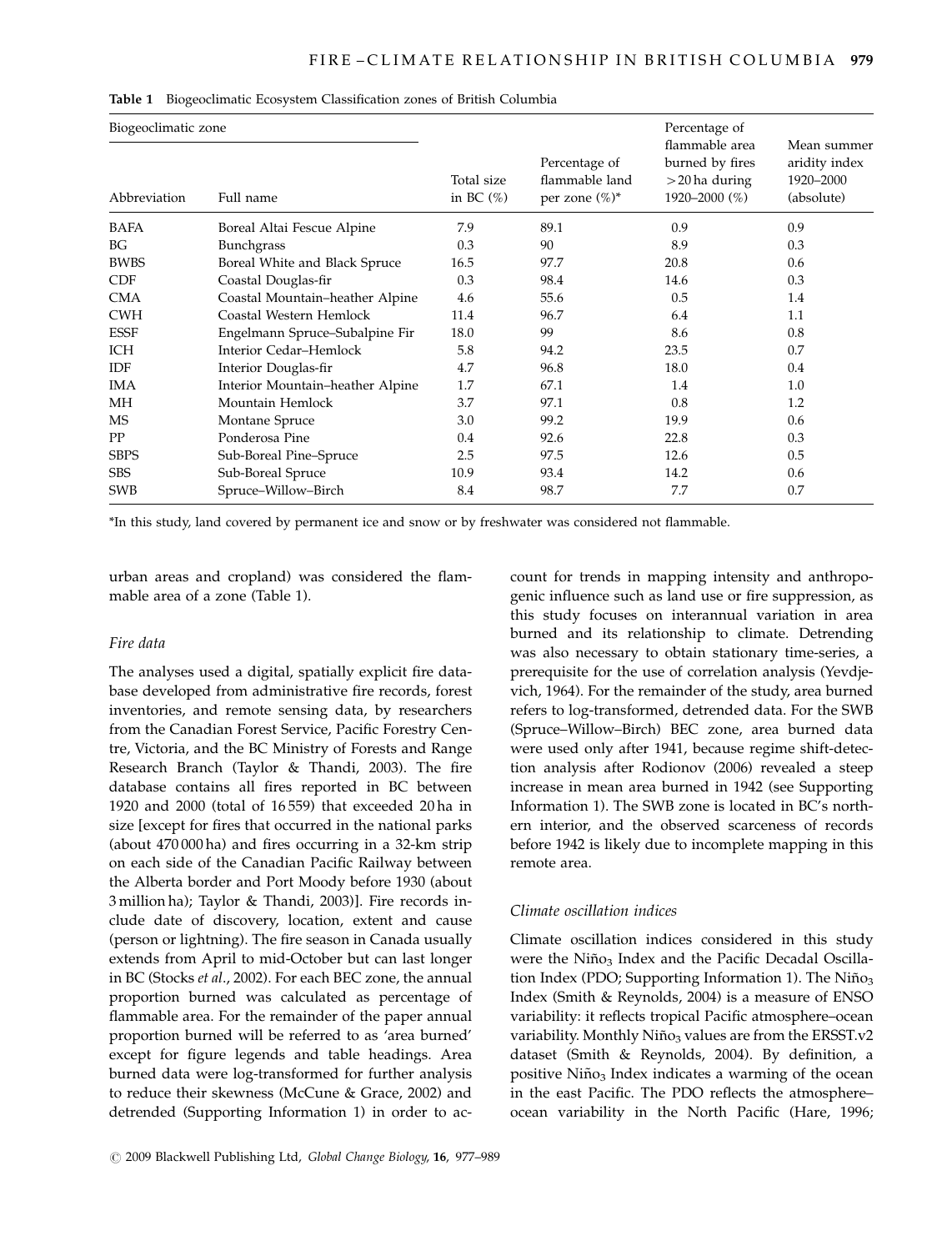Mantua et al., 1997). PDO data were obtained from Mantua and Hare (<http://jisao.washington.edu/pdo/> [PDO.latest, accessed on March 16, 2006\). According to](http://jisao.washington.edu/pdo/) Bonsal et al[. \(2001\), positive \(negative\) PDO values](http://jisao.washington.edu/pdo/) [represent negative \(positive\) sea surface temperature](http://jisao.washington.edu/pdo/) [\(SST\) anomalies over the east–central north Pacific, and](http://jisao.washington.edu/pdo/) [positive \(negative\) SST anomalies along the North](http://jisao.washington.edu/pdo/) [American west coast. Monthly values of the indices](http://jisao.washington.edu/pdo/) [were standardized and linearly detrended before sea](http://jisao.washington.edu/pdo/)[sonal values and additive interactions were calculated.](http://jisao.washington.edu/pdo/)

Seasons were defined as follows: December–February  $(D|F)$  = winter; March–May (MAM) = spring; June–August  $(JJA)$  = summer; September–November (SO- $N$ ) = autumn. Winter was dated to the January of the year. The total number of climate variables included in the study was 21 (Table 2). For the remainder of this paper, standardized, detrended climate oscillation indices are referred to as indices, or by their respective names.

# Temperature, precipitation data and aridity index

Monthly mean temperature and monthly precipitation data with a spatial resolution of 400 m for the period

Table 2 Climate oscillation indices used in this study. Lags of indices preceding the fire year by more than one year were not considered (e.g. LLwin-indices)

| Seasonal values of indices     |                                                                     |
|--------------------------------|---------------------------------------------------------------------|
|                                | WinNino Winter Niño <sub>3</sub>                                    |
| SprNino                        | Spring $Ni\tilde{n}o_3$                                             |
| SumNino                        | Summer Niño <sub>3</sub>                                            |
| FallNino                       | Fall Niño <sub>3</sub>                                              |
| WinPDO                         | Winter PDO                                                          |
| SprPDO                         | Spring PDO                                                          |
| SumPDO                         | Summer PDO                                                          |
| FallPDO                        | Fall PDO                                                            |
| Seasonal additive interactions |                                                                     |
|                                | $WinN + P$ Winter Niño <sub>3</sub> + winter PDO                    |
| $SprN + P$                     | Spring $Ni\tilde{p}_{3}$ + spring PDO                               |
| $SumN + P$                     | Summer Niño <sub>3</sub> + summer PDO                               |
| $FallN + P$                    | Fall Niño <sub>3</sub> + fall PDO                                   |
|                                | One-year lags of indices are indicated by LL, e.g. LLSprNino3 means |
|                                | that the spring Nino3 Index 1920 gets the value of spring Nino3     |
| <b>Index 1919</b>              |                                                                     |
|                                | LLSprNino One-year lag of spring $Ni\tilde{p}_{3}$                  |
|                                | LLSumNino One-year lag of summer Niño3                              |
|                                | LLFallNino One-year lag of fall $Ni\tilde{p}_{3}$                   |
|                                | LLSprPDO One-year lag of spring PDO                                 |
|                                | LLSumPDO One-year lag of summer PDO                                 |
|                                | LLFallPDO One-year lag of fall PDO                                  |
|                                | LLSprN + P One-year lag of spring Niño3 + spring PDO                |
|                                | LLSumN + POne-year lag of summer Niño3 + summer                     |
|                                | <b>PDO</b>                                                          |

LLFallN + P One-year lag of fall Niño $3 +$  fall PDO

1920–2000 were generated by Wang et al. (2006) using their scale-free climate model, ClimateBC (Hamann & Wang, 2005; Wang et al., 2006, [http://www.genetics.](http://www.genetics.forestry.ubc.ca/twang/climate_modeling.htm) [forestry.ubc.ca/twang/climate\\_modeling.htm\). This model](http://www.genetics.forestry.ubc.ca/twang/climate_modeling.htm) [combines historical monthly climate variability data](http://www.genetics.forestry.ubc.ca/twang/climate_modeling.htm) [\(CRUTS 2.1 data; Mitchell & Jones, 2005\) with downscaled](http://www.genetics.forestry.ubc.ca/twang/climate_modeling.htm) [parameter-elevation regressions on independent slopes](http://www.genetics.forestry.ubc.ca/twang/climate_modeling.htm) [model \(PRISM\) monthly climate normal data \(Daly](http://www.genetics.forestry.ubc.ca/twang/climate_modeling.htm) et al., [2002\). The monthly temperature and precipitation data](http://www.genetics.forestry.ubc.ca/twang/climate_modeling.htm) [were used to calculate the mean monthly and seasonal](http://www.genetics.forestry.ubc.ca/twang/climate_modeling.htm) [temperature, precipitation, and aridity indices for the](http://www.genetics.forestry.ubc.ca/twang/climate_modeling.htm) [flammable portion of each BEC zone for each year of the](http://www.genetics.forestry.ubc.ca/twang/climate_modeling.htm) [investigation period, 1920–2000. Seasons were defined as](http://www.genetics.forestry.ubc.ca/twang/climate_modeling.htm) [stated in the last section. The aridity index is defined as](http://www.genetics.forestry.ubc.ca/twang/climate_modeling.htm)  $AI = P/PET$  where P is the monthly precipitation in mm [and PET is the monthly potential evapotranspiration in](http://www.genetics.forestry.ubc.ca/twang/climate_modeling.htm) [millimetres \(United Nations Environment Programme,](http://www.genetics.forestry.ubc.ca/twang/climate_modeling.htm) [1992\). PET is calculated according to Thornthwaite \(1948\).](http://www.genetics.forestry.ubc.ca/twang/climate_modeling.htm) [Parameters \(e.g. the AI\) describing climate not just as](http://www.genetics.forestry.ubc.ca/twang/climate_modeling.htm) [absolute amounts of energy and water but as the interac](http://www.genetics.forestry.ubc.ca/twang/climate_modeling.htm)[tion between the two, have been shown to 'successfully](http://www.genetics.forestry.ubc.ca/twang/climate_modeling.htm) [explain several patterns and processes in nature' \(Stephen](http://www.genetics.forestry.ubc.ca/twang/climate_modeling.htm)[son, 1998\). For example the dryness of fuel and thus](http://www.genetics.forestry.ubc.ca/twang/climate_modeling.htm) [predisposition for fire at a site depends not only on the](http://www.genetics.forestry.ubc.ca/twang/climate_modeling.htm) [amount of precipitation \(P\) but also on the energy \(repre](http://www.genetics.forestry.ubc.ca/twang/climate_modeling.htm)[sented by PET\) available to dry the fuel. According to](http://www.genetics.forestry.ubc.ca/twang/climate_modeling.htm) [United Nations Environment Programme \(1992\), the AI is](http://www.genetics.forestry.ubc.ca/twang/climate_modeling.htm) [classified as described in Table 3. For the period of](http://www.genetics.forestry.ubc.ca/twang/climate_modeling.htm) [investigation, in summer, some BEC zones are semi-arid](http://www.genetics.forestry.ubc.ca/twang/climate_modeling.htm) [in nearly all years, others are humid in most years \(for](http://www.genetics.forestry.ubc.ca/twang/climate_modeling.htm) [mean summer AI, see Table 1\). Therefore in this study, the](http://www.genetics.forestry.ubc.ca/twang/climate_modeling.htm) [AI is used as a measure of moisture availability rather than](http://www.genetics.forestry.ubc.ca/twang/climate_modeling.htm) [as a measure for aridity only.](http://www.genetics.forestry.ubc.ca/twang/climate_modeling.htm)

Seasonal AI data for each BEC zone were tested for normality (Shapiro-Wilks's W test), and log-transformed if the data were significantly different from the normal distribution. The data were linearly detrended, as the goal of this study is the investigation of interannual variability. For the remainder of this paper, seasonal AI will be referred to as seasonal drought.

Table 3 Classes of the Aridity Index (AI) according to United Nations Environment Programme (1992)

| Category       | AI               |
|----------------|------------------|
| Hyperarid      | AI < 0.05        |
| Arid           | 0.05 < AI < 0.20 |
| Semi-arid      | 0.20 < AI < 0.50 |
| Dry subhumid   | 0.50 < AI < 0.65 |
| Moist subhumid | 0.65 < AI < 1.0  |
| Humid          | AI > 1           |
|                |                  |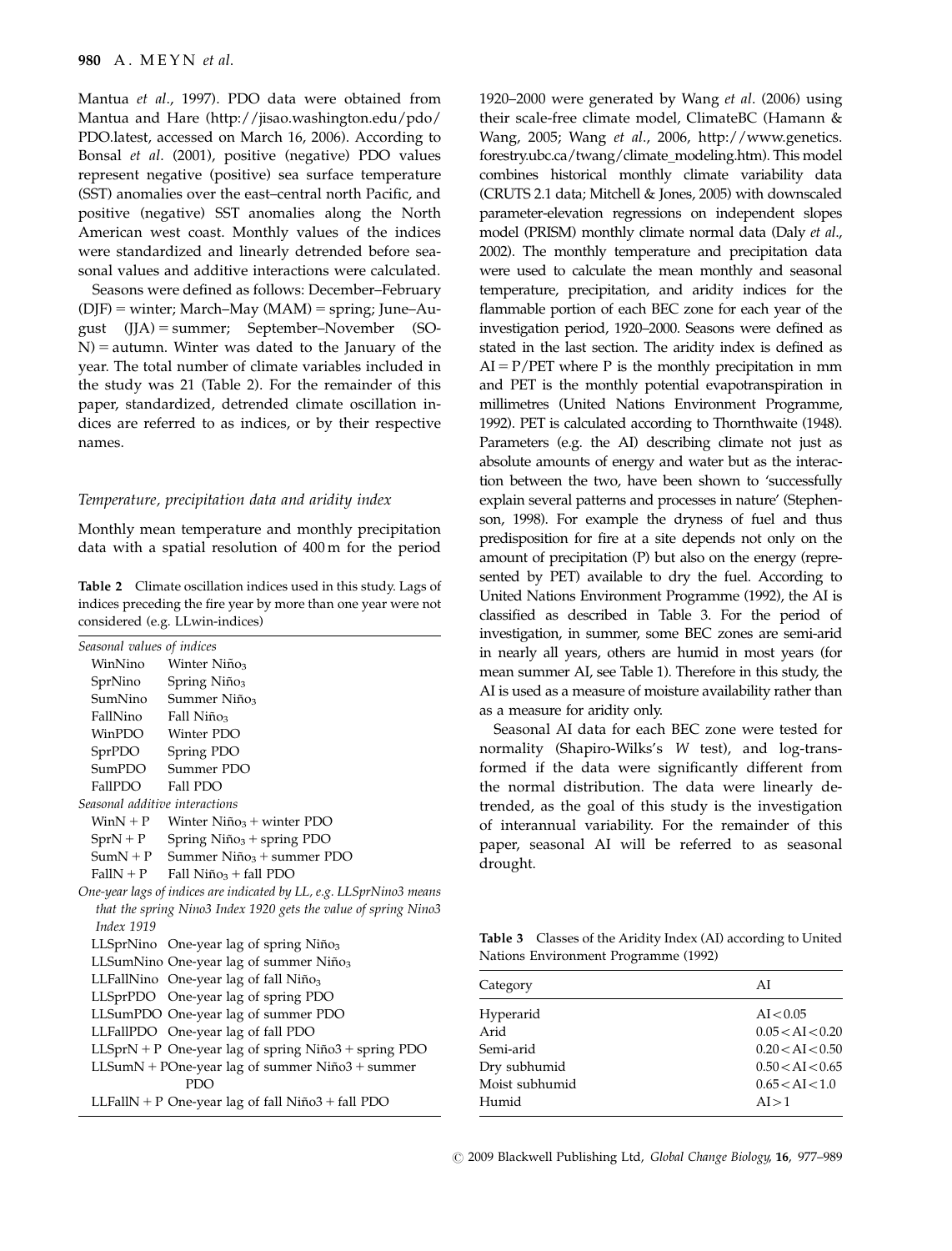#### Autocorrelation and correlation analysis

Time series of area burned and seasonal drought for all BEC zones, and oscillation indices were analyzed for autocorrelation. Autocorrelation reduces the number of independent samples. The number of independent samples has to been taken into account when calculating the significance of the correlation between two timeseries. This was done by calculating the effective sample size  $n'$  according to Dawdy & Matalas (1964), as a first approximation of the number of independent samples:  $n' = n \left( \frac{1 - r_1 r_1'}{1 + r_1 r_1'} \right)$ coefficient of one time-series, and  $r_1$  is the first-order  $\left(\frac{1-r_1r_1'}{1+r_1r_2'}\right)$ , where  $r_1$  is the first-order correlation correlation coefficient of the other time series (Dawdy & Matalas, 1964; 8-III, equation 8-III-45).

If either time series is not serially correlated, the effective sample size equals the sample size. Following Dawdy & Matalas (1964) a time-series is considered random if its first order autocorrelation is not significant at the 95% level.

None of the BEC zones shows significant first-order autocorrelation in area burned or seasonal drought, and are thus considered random. Seven of 21 climate indices (WinPDO, SprPDO, SumPDO, Spr $N + P$  and the respective 1-year lags of the latter three) show significant firstorder autocorrelation. Because the significantly autocorrelated oscillation indices were always correlated with random time-series, the effective sample size equals the sample size, and the test of significance for the correlation between random variables based on the t-test could be used (Dawdy & Matalas, 1964). Pearson's and Spearman's rank correlation analyses were used to analyze the relationship between interannual variability in area burned, oscillation indices and seasonal drought for each BEC zone. For those variables not normally distributed even after log-transformation, both Pearson's correlation coefficients and Spearman's Rank correlation coefficients were calculated. However, as results hardly varied qualitatively and quantitatively, only the Pearson's correlation coefficients will be mentioned in the following sections. In this study, significant correlations were those for which  $P < 0.05$ .

# Results

# Relationship between area burned and climate oscillation indices

Although some BEC zones have some significant correlations of area burned with oscillation indices in common, almost every zone has a unique combination of significantly correlated indices (Table 4). In this section, BC's BEC zones are classified, based on the nature of the significant correlations between area burned and climate indices, and then those oscillation indices that show the strongest and most extensive significant relationship with area burned are highlighted.

With respect to the correlation between area burned and oscillation indices in BEC zones, BC can be divided into three regions (Fig. 1): the western (Maritime) region where zones do not show any significant correlation with any of the 21 oscillation indices used in this study. Owing to their location on the windward side of the Coast Mountains, they are the wettest ecological zones of BC, and are humid even in summer in most years. [An exception is the CDF, which is located in the rain shadow of Vancouver Island and the Olympic Mountains (USA), usually has semi-arid summers (Table 1), and shows a tendency for negative correlations  $(P<0.10)$ ]. The southeastern (Montane) region covers the southern two-thirds of BC located east of the Coast Mountains. The eight BEC zones in this region show significant positive correlations of area burned with climate indices, and a ninth zone shows a tendency for positive correlations [PP, located in the interior valleys of southern BC,  $(P<0.10)$ ]. The northeastern (Boreal and Taiga) region of BC covers the northern third of the province; it is located east of the Coast Mountains and is composed of three BEC zones showing significant negative correlations of area burned with climate indices. These zones have long and (extremely) cold winters and short growing seasons in common; here, summers are cool at higher elevations and in the interior, but are warm in the more continental northeastern portion of the Boreal and Taiga region.

Although significant correlations between area burned and climate indices for zones belonging to the southeastern and the northeastern regions are of opposite sign, there are only two zones with the same specific combination of significant correlations but opposite sign (BAFA and BG; Table 4). Significant positive correlations between interannual variation in area burned and oscillation indices in the southeastern region range from  $r = 0.22$  to 0.31, whereas significant negative correlations in the northeastern region range from  $r = -0.22$ to -0.27 (Table 4). The BEC zones showing the strongest relationship between interannual variations in area burned and oscillation indices are located in southeastern BC (Table 4). Overall, correlations between area burned and oscillation indices are weak.

Individual indices that show significant correlation with area burned vary with BEC zone (Table 4). Out of the 21 climate indices analyzed, winter PDO (Fig. 2) and spring PDO and SpringNiño<sub>3</sub> + PDO (SprN + P) show the most extensive significant relationships to area burned in BC. Relationships indicate that for much of southeastern BC, years with large area burned are significantly correlated with high PDO and high Niño<sub>3</sub> +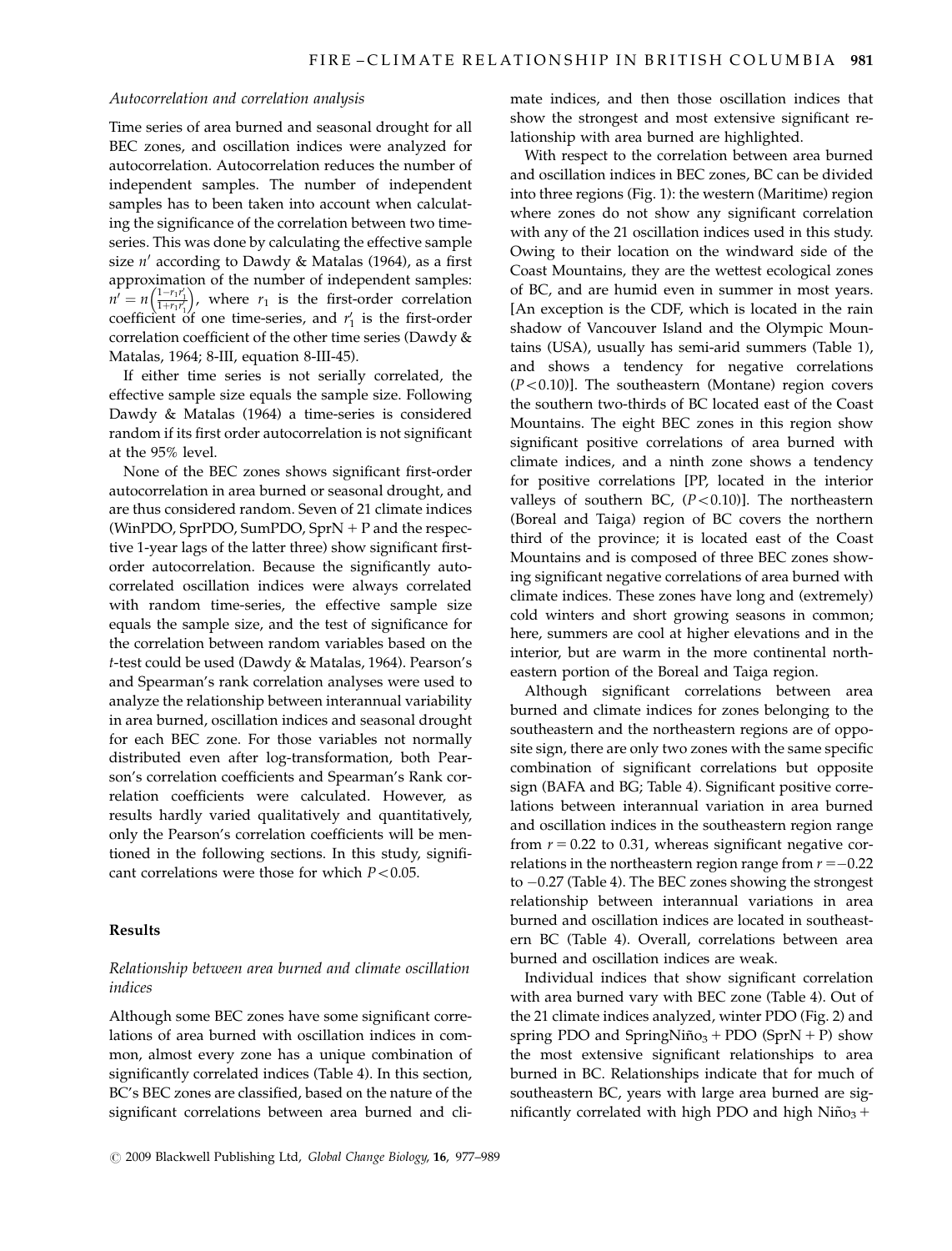|               | Significant negative<br>correlation: northeastern BC<br>(Boreal and Taiga region) |             | Significant positive correlation: southeastern BC<br>(Montane region) |      |             |      |      |      |           |             |            |
|---------------|-----------------------------------------------------------------------------------|-------------|-----------------------------------------------------------------------|------|-------------|------|------|------|-----------|-------------|------------|
|               | <b>BAFA</b>                                                                       | <b>BWBS</b> | <b>SWB</b>                                                            | BG   | <b>ESSF</b> | ICH  | IDF  | IMA  | <b>MS</b> | <b>SBPS</b> | <b>SBS</b> |
| WinNino       |                                                                                   |             |                                                                       |      |             |      |      |      |           |             | 0.25       |
| SprNino       |                                                                                   |             |                                                                       |      |             |      |      |      |           |             | 0.31       |
| WinPDO        |                                                                                   |             |                                                                       |      | 0.26        | 0.28 |      | 0.29 | 0.25      |             |            |
| SprPDO        |                                                                                   |             |                                                                       |      | 0.29        | 0.27 |      |      | 0.25      |             |            |
| SumPDO        |                                                                                   | $-0.24$     |                                                                       |      |             |      |      |      |           |             |            |
| FallPDO       |                                                                                   | $-0.22$     |                                                                       |      |             |      |      |      |           |             |            |
| $WinN + P$    |                                                                                   |             |                                                                       |      |             | 0.23 |      | 0.24 |           |             | 0.26       |
| $SprN + P$    |                                                                                   |             |                                                                       |      | 0.25        |      |      |      |           |             | 0.29       |
| $FallN + P$   |                                                                                   | $-0.23$     |                                                                       |      |             |      |      |      |           |             |            |
| LLSprNino     | $-0.26$                                                                           |             | $-0.27$                                                               | 0.25 |             |      |      |      |           |             |            |
| LLFallNino    |                                                                                   |             |                                                                       |      |             | 0.24 | 0.24 |      |           | 0.22        | 0.26       |
| LLFallPDO     |                                                                                   |             |                                                                       |      |             |      |      |      |           |             | 0.22       |
| $LLSprN + P$  | $-0.23$                                                                           |             |                                                                       | 0.23 |             |      |      |      |           |             |            |
| $LLFallN + P$ |                                                                                   |             |                                                                       |      |             |      |      |      |           |             | 0.28       |

Table 4 Pearson's correlation (r) between interannual variation in detrended log-transformed annual proportion burned and detrended, standardized climate oscillation indices

Significance level is  $p<0.05$ . For full names of BEC zones, see Table 1. The four BEC zones (CDF, CMA, CWH, MH) located in western BC (Maritime region) and the Ponderosa Pine (PP) zone located in the interior valleys of southern BC do not show a significant correlations with any of the analyzed climate oscillation indices.

PDO in the winter and spring preceding the fire season. The same is valid for 1-year lagged fall  $Ni\tilde{p}o<sub>3</sub>$  (Table 4).

# Relationship between area burned and seasonal drought

In order to check whether a large annual area burned is drought-induced, the relationships between area burned and seasonal drought were analyzed for each BEC zone. All but one BEC zone show significant negative correlation with summer drought (Table 5); a large area burned is thus related to drier summers. The strength of this relationship varies between zones (Table 5) and is strongest in southeastern as well as at low elevations in western BC (Fig. 3). In the interior valleys of southern BC (BG and PP zones) and at subalpine elevations along the coast (MH zone), a larger area burned is additionally related to preceding drier winters, whereas at lower (ICH zone), middle (MS zone) and subalpine elevations (ESSF zone) in the BC interior, a larger area burned is additionally related to drier springs (Table 5). In none of the BEC zones is area burned significantly related to fall drought. For all zones except the valley bottoms of the major river valleys in southern interior BC (BG zone), the relationship between summer drought and area burned is stronger than for the other three seasons (Table 5).

The relationship between area burned and lagged drought was also investigated in order to determine whether area burned is significantly related to drought conditions of the previous year. This was found to be the case for the interior plateau only (correlation of area burned with 1-year lagged winter drought in the SBS zone:  $r = -0.22$ ), where a drier winter in the previous year is significantly correlated with a drier summer in the fire year.

Overall, drought in the year preceding the fire year does not seem to be important for the area burned in BC's BEC zones.

# Relationship between climate oscillation indices and seasonal drought

The relationship between oscillation indices and seasonal drought as represented by the AI was investigated for each BEC zone in order to determine whether the area burned–climate oscillation link occurs via drought. Significant negative correlations between oscillation indices and seasonal drought in BC's BEC zones are weakest and constrained to a relatively small area in western BC in the main fire season summer, whereas they are stronger and wider in fall with a focus on southwestern BC, and strongest and extending over almost entire BC in winter and spring (Fig. 4, Supporting Information 2). These results are consistent with the finding that mainly spring and winter oscillation indices show significant correlations with area burned.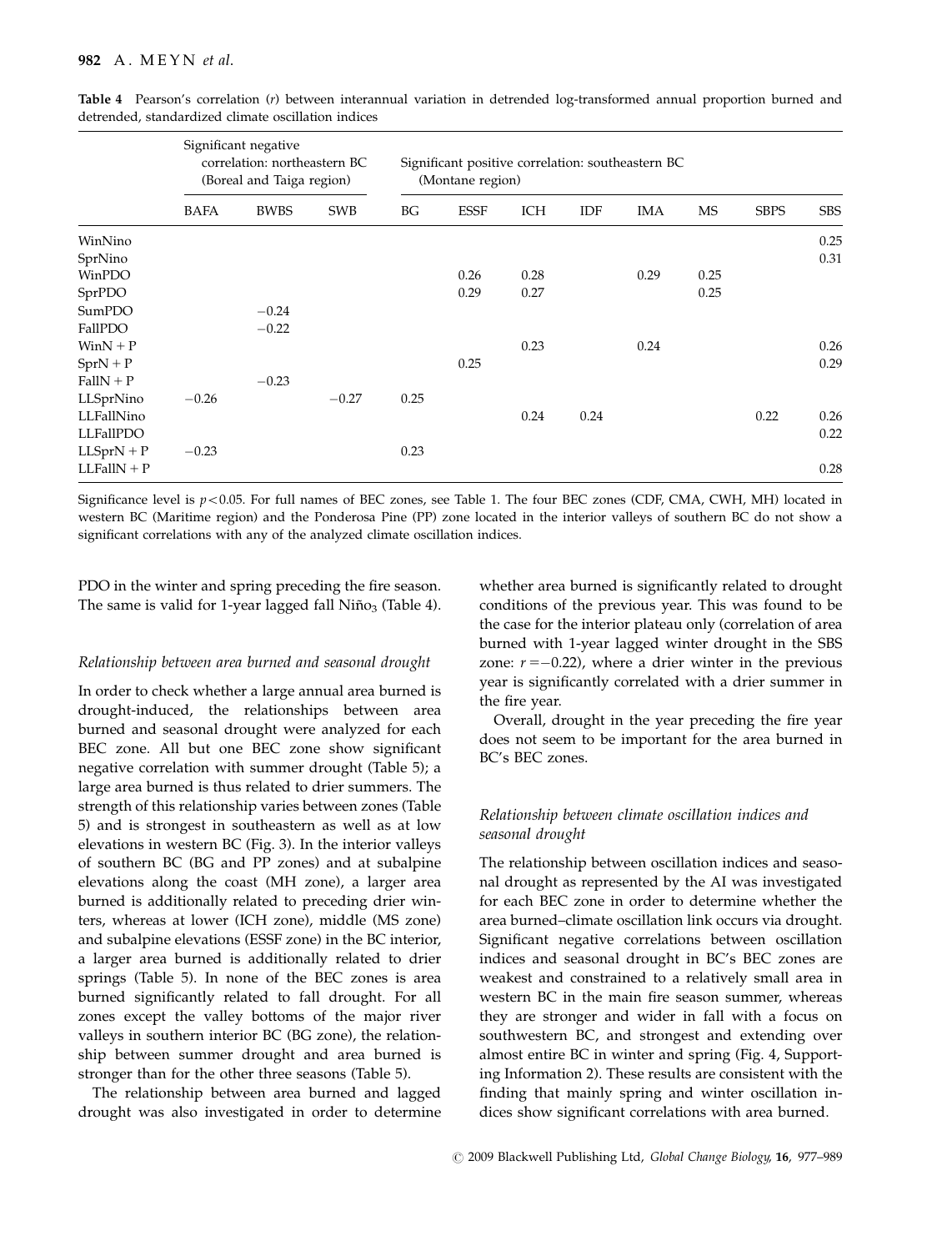

Fig. 1 Pearson's correlation between detrended, log-transformed annual proportion burned per BEC zone and climate oscillation indices. Light gray: BEC zones located in the southwestern (Maritime) region of BC: Coastal Douglas-fir (CDF), Coastal Mountain-heather Alpine (CMA), Coastal western Hemlock (CWH) and Mountain Hemlock (MH), black: BEC zones located in the southeastern (Montane) region of BC: Bunchgrass (BG), Engelmann Spruce-Subalpine Fir (ESSF), Interior Cedar-Hemlock (ICH), Interior Douglasfir (IDF), Interior Mountain Heather Alpine (IMA), Montane Spruce (MS), Sub-Boreal Pine-Spruce (SBPS) and Sub-Boreal Spruce (SBS), dark gray: BEC zones located in the northeastern (Boreal and Taiga) region of BC: BAFA (Boreal Altai Fescue Alpine), Boreal White and Black Spruce (BWBS) and Spruce-Willow-Birch (SWB). White areas represent non-flammable areas (permanent ice and snow, fresh water), which were excluded from the analysis. V: City of Vancouver; PG: City of Prince George.

The following oscillation indices show the strongest and most extensive significant relationships to seasonal drought in BC, and are listed for each season; all of these are negative correlations. Winter drought is related mainly to winter PDO and winter  $Ni\tilde{p}_{03}$  + PDO. Spring drought is mainly related to spring  $Ni\tilde{p}_{03}$  + PDO and spring PDO. Summer drought is related mainly to the PDO index of the preceding winter (winPDO), suggesting that the water deficit in winter is strong enough to be carried over into summer. However, the area where the latter relationship is significant is small and constrained to portions of coastal BC (CDF and CMA zone; Fig. 4). Fall drought is related mainly to fall PDO, fall  $Ni\tilde{p}_{03}$  + PDO and summer Ni $\tilde{p}_{03}$ . In the case of the summer Niño<sub>3</sub> Index, this suggests the summer water deficit is large enough to be carried over into fall.



Fig. 2 Pearson's correlation between detrended, log-transformed annual proportion burned per BEC zone and winter PDO. Annual proportion burned in BEC zones located in western BC shows no significant correlation  $(P<0.05)$  with winter PDO (light gray area). Four BEC zones located in southeastern BC (ESSF, ICH, IMA, MS) show a significant positive correlation with winter PDO  $(P<0.05$ ; black area), two zones (PP, SBS) located in the southeast show a tendency for a positive correlation ( $P < 0.10$ ; dark gray area). The BWBS zone located in northeastern BC shows a tendency for a negative correlation with winter PDO ( $P < 0.10$ ; middle gray area). White areas represent nonflammable areas (permanent ice and snow, fresh water), which were excluded from the analysis. V: City of Vancouver; PG: City of Prince George.

#### Discussion

We have shown that annual proportion burned is related stronger to summer drought than to climate oscillations in all sixteen BEC zones, and that it is most strongly related to both, climate oscillations and summer drought in southeastern BC. The relationship of area burned and summer drought is strong for lower elevations in western BC as well. In the following sections we will first discuss the limitations of this study and debate the adjustment of significance levels for multiple tests before discussing our results concerning the fire–climate oscillations–seasonal drought relationships.

# Limitations

The fire database, although exceptional in historical and geographical extent, has its limitations due to spatial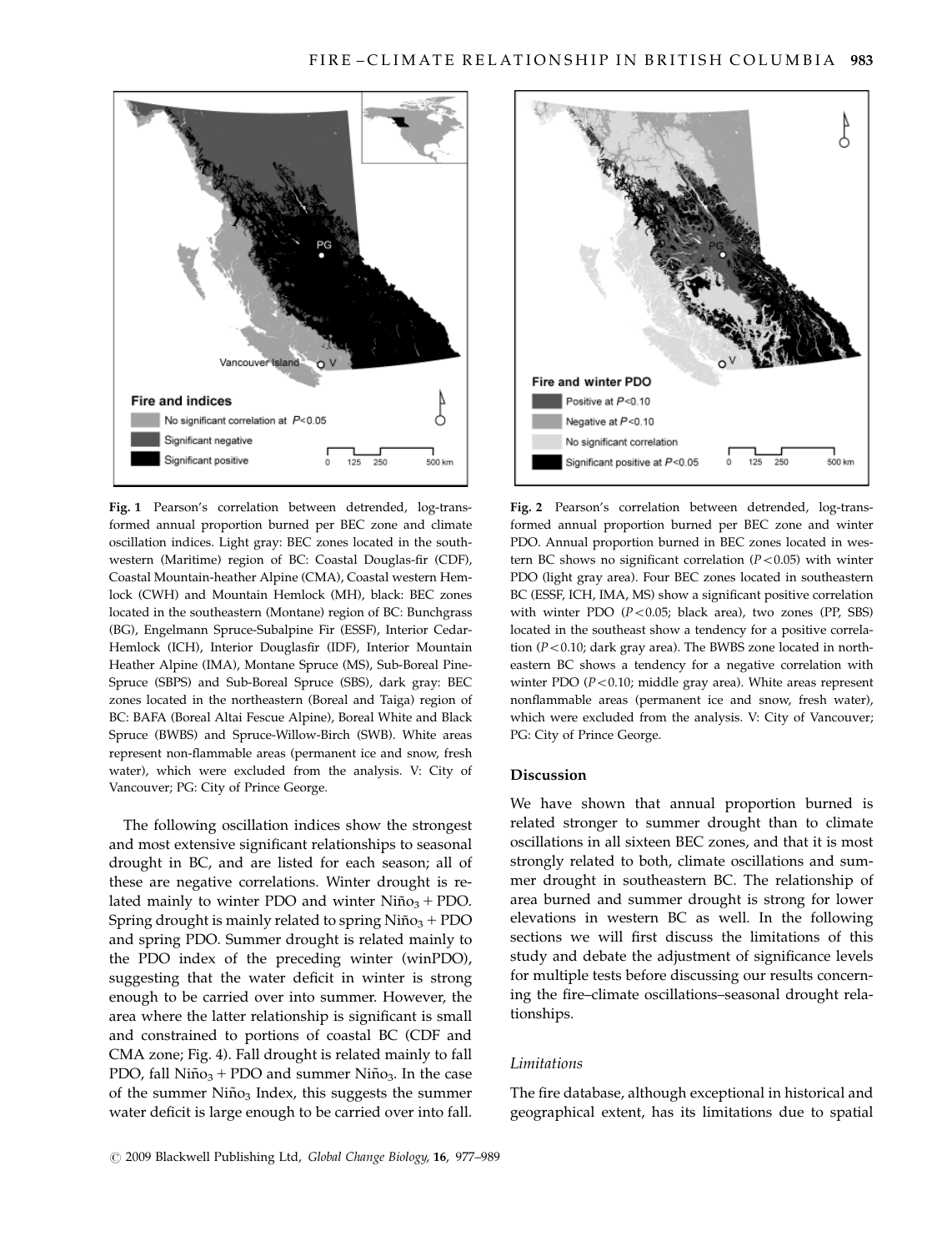|             | Pearson's correlation of annual proportion<br>burned with |           |           |         |  |  |  |  |
|-------------|-----------------------------------------------------------|-----------|-----------|---------|--|--|--|--|
| BEC zone    | Winter AI                                                 | Spring AI | Summer AI | Fall AI |  |  |  |  |
| BAFA        | $-0.08$                                                   | $-0.16$   | $-0.46$   | 0.11    |  |  |  |  |
| ΒG          | $-0.26$                                                   | $-0.03$   | $-0.20$   | $-0.14$ |  |  |  |  |
| <b>BWBS</b> | $-0.08$                                                   | $-0.12$   | $-0.31$   | 0.05    |  |  |  |  |
| <b>CDF</b>  | $-0.17$                                                   | 0.04      | $-0.40$   | $-0.12$ |  |  |  |  |
| CMA         | $-0.04$                                                   | $-0.14$   | $-0.45$   | 0.00    |  |  |  |  |
| <b>CWH</b>  | $-0.07$                                                   | $-0.12$   | $-0.57$   | 0.09    |  |  |  |  |
| ESSF        | $-0.21$                                                   | $-0.24$   | $-0.60$   | 0.03    |  |  |  |  |
| <b>ICH</b>  | $-0.14$                                                   | $-0.22$   | $-0.71$   | $-0.02$ |  |  |  |  |
| <b>IDF</b>  | $-0.07$                                                   | $-0.21$   | $-0.55$   | $-0.08$ |  |  |  |  |
| <b>IMA</b>  | $-0.12$                                                   | $-0.10$   | $-0.52$   | 0.13    |  |  |  |  |
| МH          | $-0.25$                                                   | $-0.02$   | $-0.44$   | 0.20    |  |  |  |  |
| <b>MS</b>   | $-0.13$                                                   | $-0.22$   | $-0.64$   | $-0.01$ |  |  |  |  |
| PP          | $-0.25$                                                   | $-0.05$   | $-0.52$   | $-0.11$ |  |  |  |  |
| <b>SBPS</b> | $-0.18$                                                   | $-0.08$   | $-0.39$   | 0.03    |  |  |  |  |
| <b>SBS</b>  | $-0.18$                                                   | $-0.20$   | $-0.56$   | 0.11    |  |  |  |  |
| <b>SWB</b>  | 0.03                                                      | 0.04      | $-0.33$   | 0.05    |  |  |  |  |

Table 5 Pearson's correlation of log-transformed, detrended annual proportion burned per BEC zone with seasonal drought (AI)

Significance at least  $P < 0.05$  in bold. Negative correlations indicate that a large annual proportion burned is related to drought.

and temporal variation in mapping methodologies, mapping intensity, and precision. The percentage of all fires  $>20$  ha that were reported and are contained in the database likely varied over time and space, depending on fire-suppression policy, available resources and techniques, and remoteness of the area burned. Mapping of smaller fires is likely incomplete in remote areas and in earlier years. As in other regions of Canada (e.g. Ontario; Martell & Sun, 2008), fire suppression might have influenced area burned – at least in the more populated regions of BC – over recent decades. According to Pyne (2008), fire suppression in BC was effective during the 1960s and 1970s because of sufficient resources and mild fire seasons. Nonetheless, no shifts in the annual area burned data in any of the BEC zones suggest a major impact of fire suppression on area burned. Fire data suggest that land-use changes, changes in mapping intensity and quality, and changes in fire suppression led to gradual change in area burned. This was accounted for in this study by checking the fire data for trends and regime shifts in each BEC zone. Trends were removed before analyzing the data for relationships in interannual variation. For one zone (SWB) located in the remote north of BC and showing a steep increase in area burned in 1942 but only two years with fire before 1942 (1940 and 1941), data were used only for the period 1942–2000.



Fig. 3 Pearson's correlation between detrended, log-transformed annual proportion burned per BEC zone and summer AI (summer drought). The significant negative correlation indicates that, for all but one BEC zone (BG zone), a larger annual proportion burned is related to drier summers (e.g., a lower summer AI). The small BG zone located in the deep valleys of southern interior BC shows the same tendency (light gray,  $P < 0.10$ ). White areas represent nonflammable areas (permanent ice and snow, fresh water), which were excluded from the analysis. V: City of Vancouver; PG: City of Prince George.

The *a priori* definition of fire regions based on the biogeoclimatic ecosystem classification system of BC allows the province to be classified into spatial units according to ecological criteria. This approach represents a top-down approach based on the assumption that climate oscillations have zone-specific impacts on summer drought and on the interannual variation in area burned. This is plausible, because BEC zones represent landscape types with broadly homogeneous natural vegetation types and climates. BEC zones follow the climatic and ecological gradients of the province primarily related to proximity to the Pacific Ocean, topography, and latitude (see section on study area and Supporting information 3). Using BEC zones as subregions necessitates the use of high-resolution fire and climate data since BEC zones often represent narrow elevational bands (Supporting information 3). Although fires in a zone are (of course) not completely evenly distributed there are no major spatial concentrations or biases. A disadvantage of this top-down approach may be that, for fragmented zones such as the BAFA or for zones with a very large north-south exten-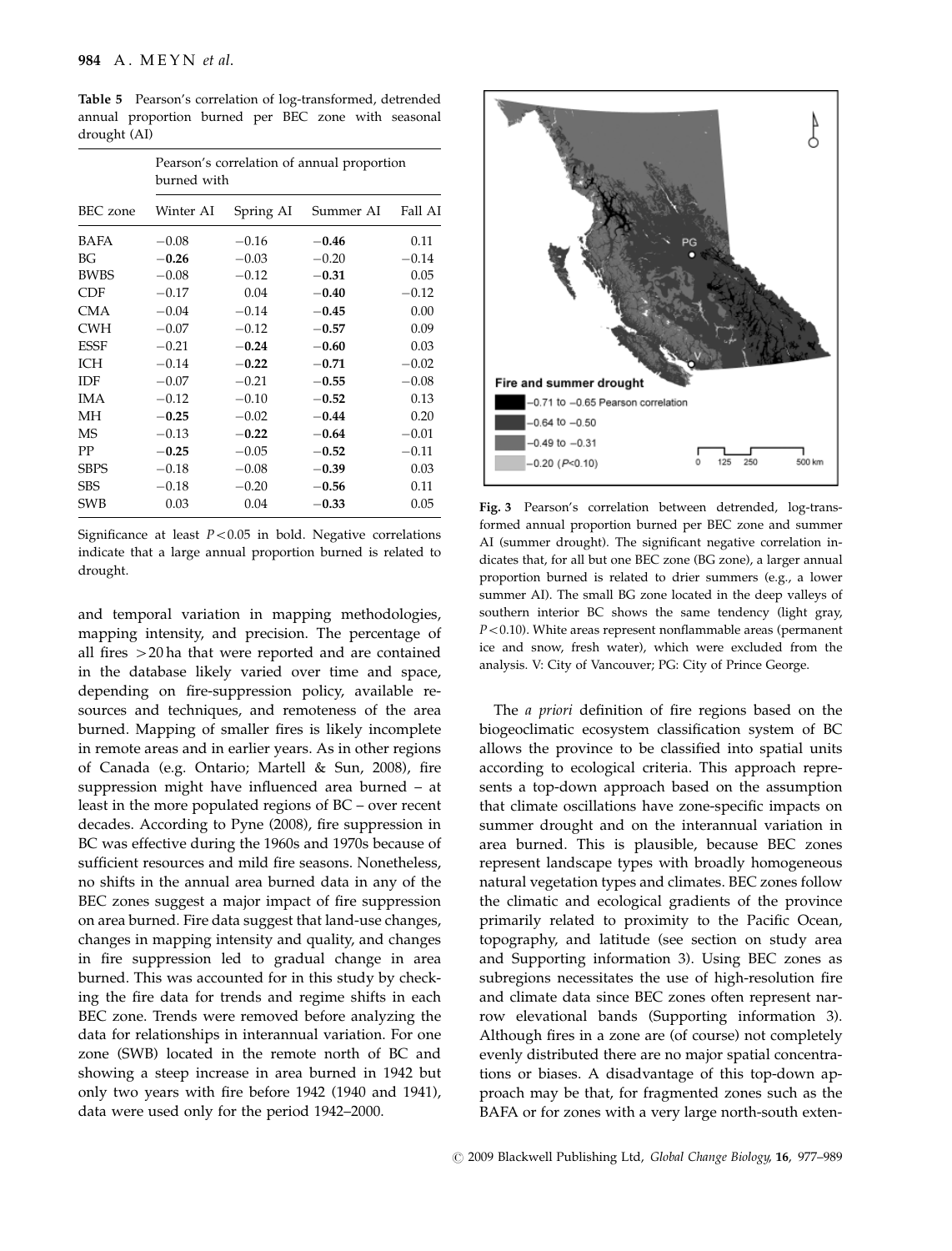

Fig. 4 Relationship between climate oscillations and seasonal drought (aridity indices). Significant negative correlations ( $P < 0.05$ ) between oscillation indices and seasonal drought (AI) in BC's BEC zones range from  $r = -0.23$  to  $-0.36$  in summer (two zones: CDF, CMA); from  $r = -0.22$  to  $-0.45$  in fall (nine zones: BG, CDF, CMA, CWH, IDF, IMA, MH, MS, PP); from  $r = -0.22$  to  $-0.62$  in winter (13) zones: BG, BWBS, CDF, CWH, ESSF, ICH, IDF, IMA, MH, MS, PP, SBPS, SBS), and; from r = -0.22 to -0.51 in spring (14 zones: BG, BWBS, CDF, CMA, CWH, ESSF, ICH, IDF, MH, MS, PP, SBPS, SBS, SWB). See also supporting information SA1. White areas represent nonflammable areas (permanent ice and snow, fresh water), which were excluded from the analysis. V: City of Vancouver; PG: City of Prince George.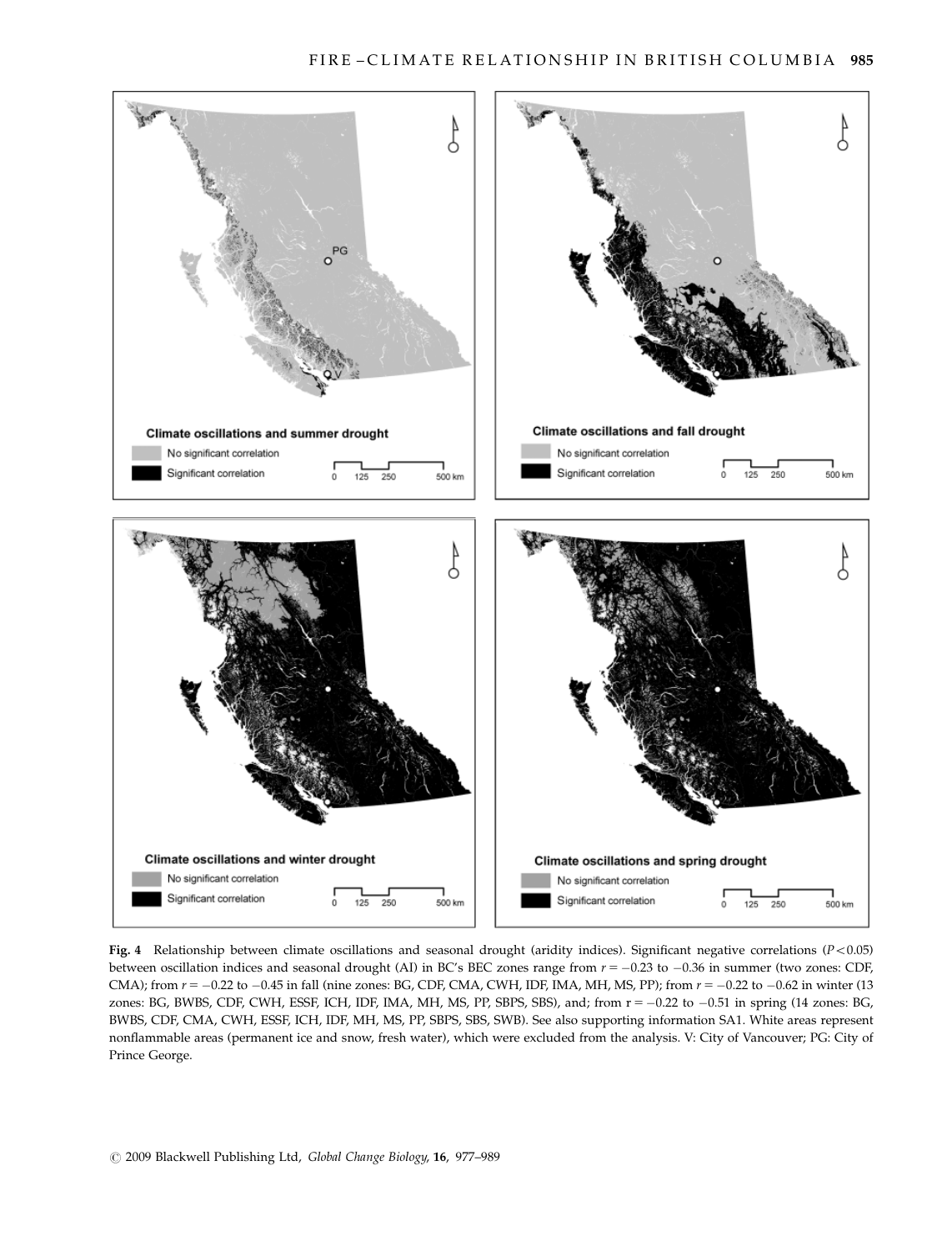sion such as the ESSF, this assumption implies that climate oscillations have the same influence in the north as in the south of BC, which is not necessarily the case.

Precipitation and temperature data gridded at 400 m for 81 years provide complete coverage of BC. Although these data are based on interpolation and modelling of a relatively small number of weather stations, especially those at high elevations and in remote areas and although weather stations were also fewer in earlier times, sophisticated modelling techniques reduce these problems. PRISM data, for example, are generated using a statistical regression model called PRISM. This model contains expert knowledge 'on the spatial patterns of climate and their relationships with geographic features' in form of algorithms (Daly et al., 2002). PRISM thus combines human-expertise and statistical methods using knowledge-based system (KBS) technology as a framework (Daly et al., 2002). Data expanded into the PRISModel are point station data, a digital elevation model, other spatial data sets, a knowledge base and human-expert parameterization (Daly et al., 2002). Climate BC data that combine downscaled monthly climate normal data (PRISM; Daly et al., 2002) with historical monthly climate variability data (CRUTS 2.1 data; Mitchell & Jones, 2005) are the best and most detailed surface-weather data covering all of BC that are currently available.

In our study, we did not differentiate between personcaused and lightning-caused fires, but used all fires contained in the database – even though the percentage of area burned by person-caused fires varies greatly between zones and over time. Fire cause does not play a role in predicting fire danger risk (in the sense of a large area burned) at the scale of BEC zones. At that scale, area burned–oscillation indices relationships can be used to decide whether to locate fire suppression resources in the northeast, the southeast or the west of BC. Nonetheless, it would be interesting and helpful for managers to differentiate between person-caused and lightning-caused fires and their relationship to climate oscillations as a next step, as person-caused fires predominantly occur spatially separated (for a map see Supporting Information 1). In areas such as southeastern and northeastern BC where lightning-caused fires and person-caused fires occur in spatial neighbourhood, person-caused fires usually occur at lower elevations than lightning-caused fires. The role of the fire cause on the area burned–climate oscillation relationship and the area burned–drought relationship warrant further studies.

# Significance levels and adjustment of P-values for multiple tests

A subject of ongoing debate and research is whether adjustments of significance  $(p)$ -levels should be applied to avoid type I errors when multiple statistical tests are conducted to investigate large datasets (Rothman, 1990; Manor & Peritz, 1997; Pernerger, 1998; Savitz & Olshan, 1998; Thompson, 1998; Feise, 2002; Moran, 2003; Verhoeven et al., 2005). When performing a large number of correlation tests in a study, each at the same significance level  $(\alpha)$ , at least some of them are significant due to chance [at  $\alpha = 5\%$  one in 20 'significant' correlations will be a random result (Feise, 2002)]. To avoid false rejections of the null hypothesis (type I errors), Bonferronitype corrections often are applied (Holm, 1979; Verhoeven et al., 2005). These aim to maintain the single type I error rate at the desired  $\alpha$ -level (usually 5%) by lowering the a-values of each individual correlation test (Verhoeven et al., 2005). However, Bonferroni-adjusted P-levels apply to the case of universal null-hypotheses (Rothman, 1990; Perneger, 1998). In our case the universal null hypothesis would be that climate indices in general are not related to fire and drought, respectively, and drought is not related to fire in BC. However, this hypothesis was not raised in our study, and adjustments for multiple tests would be misleading (Perneger, 1998). We acknowledge the possibility that some of the correlations (one in 20) recognized as significant in this study are due to chance. Interpretations of the correlations should be strictly limited to our research objectives: to identify the relevant variables (climate oscillation indices and seasonal drought, respectively) and to determine the strength of the relationship for each BEC zone.

# Fire–climate oscillations relationships

We have shown that the relationship between interannual variation in annual proportion burned and climate oscillations varies between the BEC zones with respect to strength and nature of the relationship. Therefore, our results give a much more spatially differentiated picture than previous studies do (e.g. Fauria & Johnson, 2006: BC = one fire region; Skinner  $et \ al., \ 2006$ :  $BC =$  three ecozones). The zones that show the strongest relationship are located in southeastern BC (Montane region). The oscillation indices showing the most extensive significant relationship to area burned were winter and spring PDO and the additive spring  $PDO + ENSO$  index, with higher indices being related to a larger area burned in southeastern BC. This largely agrees with Skinner et al. (2006), who found that the warm phase of ENSO and positive phase of PDO involved greater area burned in western and northwestern Canada. We found, however, a tendency  $(P<0.10)$  within northeastern BC (the Boreal and Taiga region) that a higher winter PDO index is related to a lower area burned, showing that our higher spatial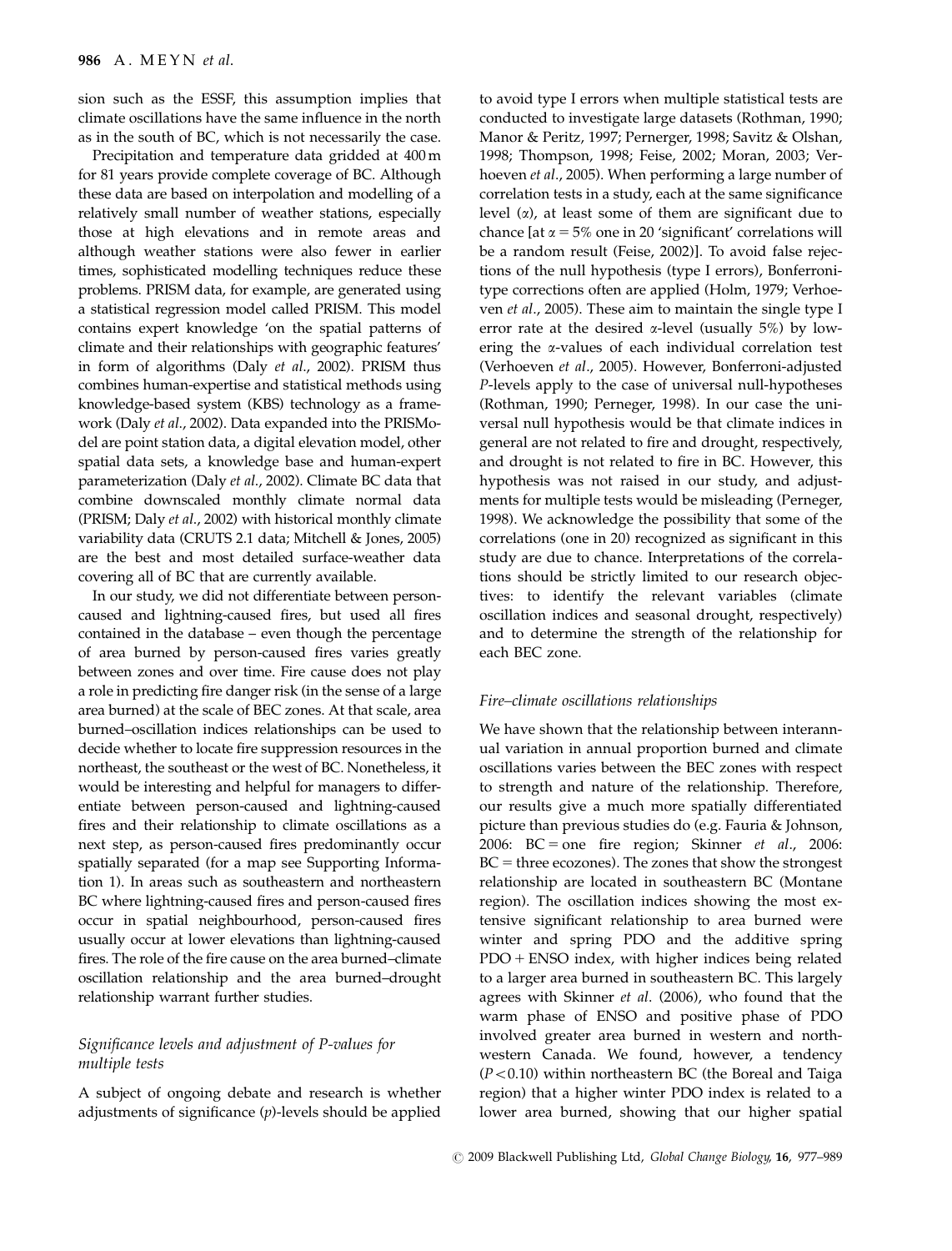resolution results in a more differentiated picture. This work suggests that climatic oscillation – area burned relationships are not significant in humid ecosystems (mean summer aridity indices  $>1.0$ ), have the greatest impact in dry sub humid and moist sub humid ecosystems (mean summer aridity indices of 0.5–0.8), and are less pronounced in semi arid ecosystems (aridity indices  $\langle$  = 0.3). Overall, relationships between area burned and climate oscillation indices are weak.

# Drought–fire relationships

We found, in all but one BEC zone, area burned is significantly related to summer drought conditions. The Bunchgrass zone in the interior valley bottoms of southern BC is the only zone where a larger area burned is related more strongly to winter drought than to summer drought (Table 5). Owing to its high summer temperatures, this grass-dominated landscape is dry enough to allow for fire even in average summers, as drought conditions usually prevail by late June. Thus, in this zone, a winter that is drier than average has a larger influence on area burned than a summer that is drier than average. Concerning the bottoms and lower elevations of the very dry valleys in southern interior BC with a vegetation cover dominated by grasses (BG zone) and open Ponderosa Pine forests (PP zone), our results are supported by Heyerdahl et al. (2002), Westerling et al. (2003) and Hessl et al. (2004). They found that for open low-elevation ponderosa pine forests in the Pacific Northwest that are snow covered in winter, drought in the fire year is decisive, whereas conditions during the previous year appear unimportant. Concerning the subalpine forests (ESSF zone), our results are supported by Schoennagel et al. (2005), who found that large fires in the subalpine forests of Jasper National Park coincide with drought during the fire year, whereas antecedent conditions appear unimportant. There is extensive literature about the role of moisture vs. fuel for area burned (for a review see Meyn et al., 2007). Our results suggest that area burned in the BEC zones of BC is limited by moisture rather than by fuel, as there is no significant relationship between increased moisture in the previous seasons (resulting in an increased production of fine fuels) and a greater area burned.

#### Drought–climate oscillation relationships

We found that all but one BEC zones (BAFA, BC's most extensive alpine zone that is located mainly in the central north, is the exception) show some significant relationship between oscillation indices and drought, with the strength and kind varying between zones and seasons (Fig. 4). The influence of ENSO and PDO – more precisely of PDO and of additive indices – on

 $C$  2009 Blackwell Publishing Ltd, Global Change Biology, 16, 977–989

drought was found to be strongest and most extensive in winter and spring, with higher oscillation indices being related to drier conditions (lower AI). Our results are consistent with Shabbar et al. (1997), who found winter precipitation in western Canada is significantly lower during years of ocean warming in the east Pacific, with Kitzberger et al. (2007), who found that warmer and drier conditions in the Pacific Northwest relate to years of ocean warming in the east Pacific, and with Mantua et al. (1997), who found that the PDO is negatively correlated with winter precipitation, but positively correlated with winter temperature in the Pacific Northwest. The influence of PDO and ENSO on winter temperature is related to differences in the frequency of synoptic-scale circulation patterns (Stahl et al., 2006).

Our study shows that winter PDO and additive index winter  $Ni\tilde{p}o3 + PDO$  are significantly negatively correlated with winter drought throughout most of BC (in 13 of 16 BEC zones), except for an area in the central north and the highest elevations in coastal BC (Fig. 4). Shabbar & Khandekar (1996) found the influence of ENSO on mean surface temperature is strongest during winter and nearly vanishes by spring. We found significant relationships between climate oscillations and spring drought; specifically the additive index spring Ni- $\tilde{\text{no}}3$  + PDO and spring PDO are significantly negatively correlated with spring drought throughout most of BC, except for small areas in the central north (13 of 16 BEC zones). This suggests the influence of these climate oscillations on drought persists but weakens slightly from winter to spring. Although winter temperature cannot be directly compared with drought, our findings underline the usefulness of investigating effects of additive indices.

# Fire, drought and climate oscillations

Annual proportion burned is related stronger to summer drought than to climate oscillations in all sixteen BEC zones. Since the influence of climate oscillations on drought is most extensive and strongest in winter and spring, weaker in fall, and constrained to a small area in the main fire season summer, the influence of climate oscillations on area burned is indirect. Therefore correlations between oscillation indices and area burned are generally weak: only in regions where winter or spring moisture are sufficiently limited to result in a summer moisture deficit are oscillation indices significantly correlated to area burned. This is the case mainly in southeastern BC. In contrast, western BC (the Maritime region) is too wet to show a moisture deficit in summer, although winter drought and spring drought (in the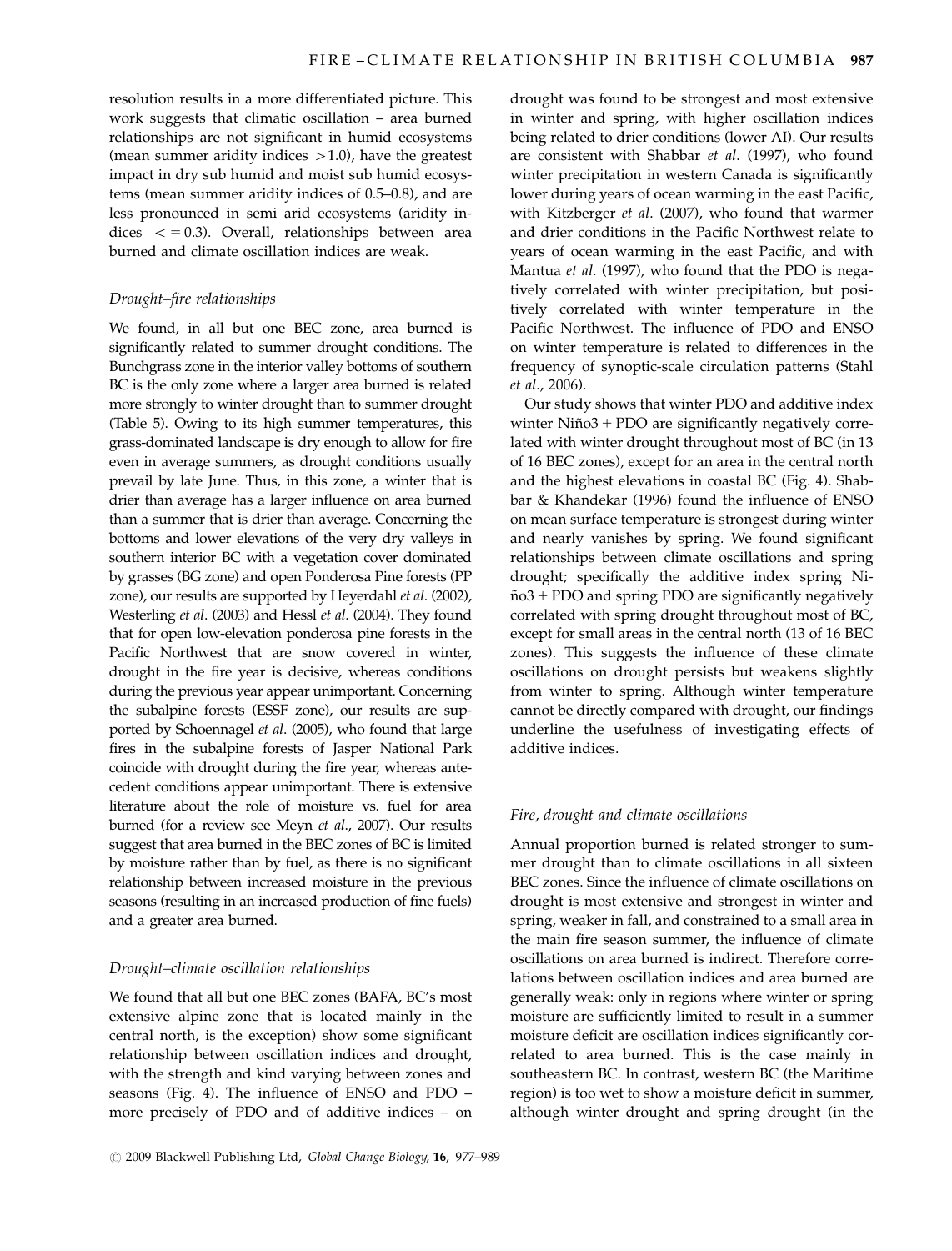CMA, summer drought) are significant negatively related to winter and spring oscillation indices.

The relationships between area burned and oscillation indices may be of interest to fire managers, as the lag between winter and spring indices and area burned (the largest portion of it burning in JJA) would allow managers to plan resource allocation further in advance. Further analyses quantifying the impact of climate oscillations, monthly aridity indices and temperature values on annual proportion burned in order to estimate the relevance for management would be valuable [e.g. as Duffy et al. (2005) have done for Alaska]. This study is the first to investigate the fire– climate oscillations–drought relationships for the entire province of BC with a high spatial resolution that distinguishes between the 16 BEC zones. Because of this, it gives a much more differentiated picture for BC than previous studies do.

#### Acknowledgements

A.M. thanks the German Academic Exchange Service (DAAD) and the Stiftung der deutschen Wirtschaft (sdw) for grants. We thank A. Hense and M. Girardin for fruitful discussions on detrending and autocorrelation of time-series, and anonymous referees for constructive comments.

### References

- Balshi MS, McGuire AD, Duffy P, Flannigan M, Walsh J, Melillo J (2009) Assessing the response of area burned to changing climate in western boreal North America using a Multivariate Adaptive Regression Splines (MARS) approach. Global Change Biology, 15, 578–600.
- Bessie WC, Johnson EA (1995) The relative importance of fuels and weather on fire behavior in subalpine forests. Ecology, 76, 747–762.
- Bonsal B, Shabbar A, Higuchi K (2001) Impacts of low frequency variability modes on Canadian winter temperature. International Journal of Climatology, 21, 95–108.
- Daly C, Gibson WP, Taylor GH, Johnson GL, Pasteris P (2002) A knowledge-based approach to the statistical mapping of climate. Climate Research, 22, 99–113.
- Dawdy DR, Matalas NC (1964) Statistical and probability analysis of hydrologic data, part III: analysis of variance, covariance, and time series. In: Handbook of Applied Hydrology, a Compendium of Water Resources Technology (ed. Chow VT), pp. 8.68–8.90. McGraw-Hill Book Company, New York.
- Duffy PA, Walsh JE, Graham JM, Mann DH, Rupp TS (2005) Impacts of large-scale atmospheric-ocean variability on Alaskan fire season severity. Ecological Applications, 15, 1317–1330.
- Fauria MM, Johnson EA (2006) Large-scale climatic patterns control large lightning fire occurrence in Canada and Alaska forest regions. Journal of Geophysical Research–Biogeosciences, 111, [G04008, doi: 10.1029/](G04008, doi: 10.1029/2006JG000181) [2006JG000181.](G04008, doi: 10.1029/2006JG000181)
- Feise RJ (2002) Do multiple outcome measures require p-value adjustment?. BMC Medical Research Methodology, 2, 8. Available at [http://](http://www.biomedcentral.com/1471–2288/2/8) [www.biomedcentral.com/1471–2288/2/8](http://www.biomedcentral.com/1471–2288/2/8)
- Flannigan M, Stocks B, Turetsky M, Wotton M (2008) Impacts of climate change on fire activity and fire management in the circumboreal forest. Global Change Biology, 14, 1–12.
- Flannigan MD, Logan KA, Amiro BD, Skinner WR, Stocks BJ (2005) Future area burned in Canada. Climatic Change, 72, 1–16.
- Gedalof Z, Peterson D, Mantua N (2005) Atmospheric, climatic, and ecological controls on extreme wildfire years in the northwestern United States. Ecological Applications, 15, 154–174.
- Hamann A, Wang TL (2005) Models of climatic normals for genecology and climate change studies in British Columbia. Agricultural and Forest Meteorology, 128, 211–221.
- Hare SR (1996). Low frequency climate variability and salmon production. PhD Dissertation, University of Washington, 306 pp.
- Hess IC, Scott CA, Hufford GL, Fleming MD (2001) El Niño and its impact on fire weather conditions in Alaska. International Journal of Wildland Fire, 10, 1–13.
- Hessl AE, McKenzie D, Schellhaas R (2004) Drought and Pacific Decadal Oscillation linked to fire occurrence in the inland Pacific Northwest. Ecological Applications, 14, 425–442.
- Heyerdahl EK, Brubaker LB, Agee JK (2002) Annual and decadal climate forcing of historical fire regimes in the interior Pacific Northwest, USA. Holocene, 12, 597–604.
- Holm S (1979) A simple sequentially rejective multiple test procedure. Scandinavian Journal of Statistics, 6, 65–70.
- Kitzberger T, Brown PM, Heyerdahl EK, Swetnam TW, Veblen TT (2007) Contingent Pacific–Atlantic ocean influence on multicentury wildfire synchrony over western North America. Proceedings of the National Academy of Sciences of the United States of America, 104, 543–548.
- Manor O, Peritz E (1997) Re: ''multiple comparisons and related issues in the interpretation of epidemiologic data''. Journal of American Epidmiology, 145, 84–85.
- Mantua N, Hare S, Zhang Y, Wallace J, Francis R (1997) A Pacific interdecadal climate oscillation with impacts on salmon production. Bulletin of the American Meteorological Society, 78, 1069–1079.
- Mantua NJ, Hare SR (2002) The Pacific Decadal Oscillation. Journal of Oceanography, 58, 35–44.
- Martell DL, Sun H (2008) The impact of fire suppression, vegetation, and weather on the area burned by lightning-caused forest fires in Ontario. Canadian Journal of Forest Research, 38, 1547–1563.
- McCune B, Grace JB (2002) Analysis of Ecological Communities. MjM Software Design, Glendenen Beach, OR, USA.
- Meidinger D, Pojar J (1991) Ecosystems of British Columbia. Research Branch, BC Ministry of Forests, Victoria, BC, Canada.
- Meyn A, White PS, Ohl C, Jentsch A (2007) Environmental drivers of large, infrequent wildfires: the emerging conceptual model. Progress in Physical Geography, 31, 287–312.
- Mitchell TD, Jones PD (2005) An improved method of constructing a database of monthly climate observations and associated high-resolution grids. International Journal of Climatology, 25, 693–712.
- Moran MD (2003) Arguments for rejecting the sequential Bonferroni in ecological studies. Oikos, 100, 403–405.
- Nitschke CR, Innes JL (2008) Climatic change and fire potential in south– central British Columbia, Canada. Global Change Biology, 14, 841–855.
- Perneger TV (1998) What's wrong with Bonferroni adjustments. British Medical Journal, 316, 1236–1238.
- Pyne SJ (2008) Awful Splendour: A Fire History of Canada. University of British Columbia, Vancouver, BC, Canada.
- Rodionov SN (2006) Use of prewhitening in climate regime shift detection. Geophysical Research Letters, 33, L12707, doi: [10.1029/](10.1029/2006GL025904) [2006GL025904.](10.1029/2006GL025904)
- Rothman KJ (1990) No adjustments are needed for multiple comparisons. Epidemiology, 1, 43–46.
- Savitz DA, Olshan AF (1998) Multiple comparisons and related issues in the interpretation of epidemiologic data. American Journal of Epidemiology, 147, 904–908.
- Schoennagel T, Veblen TT, Romme WH, Sibold JS, Cook ER (2005) ENSO and PDO variability affect drought-induced fire occurrence in